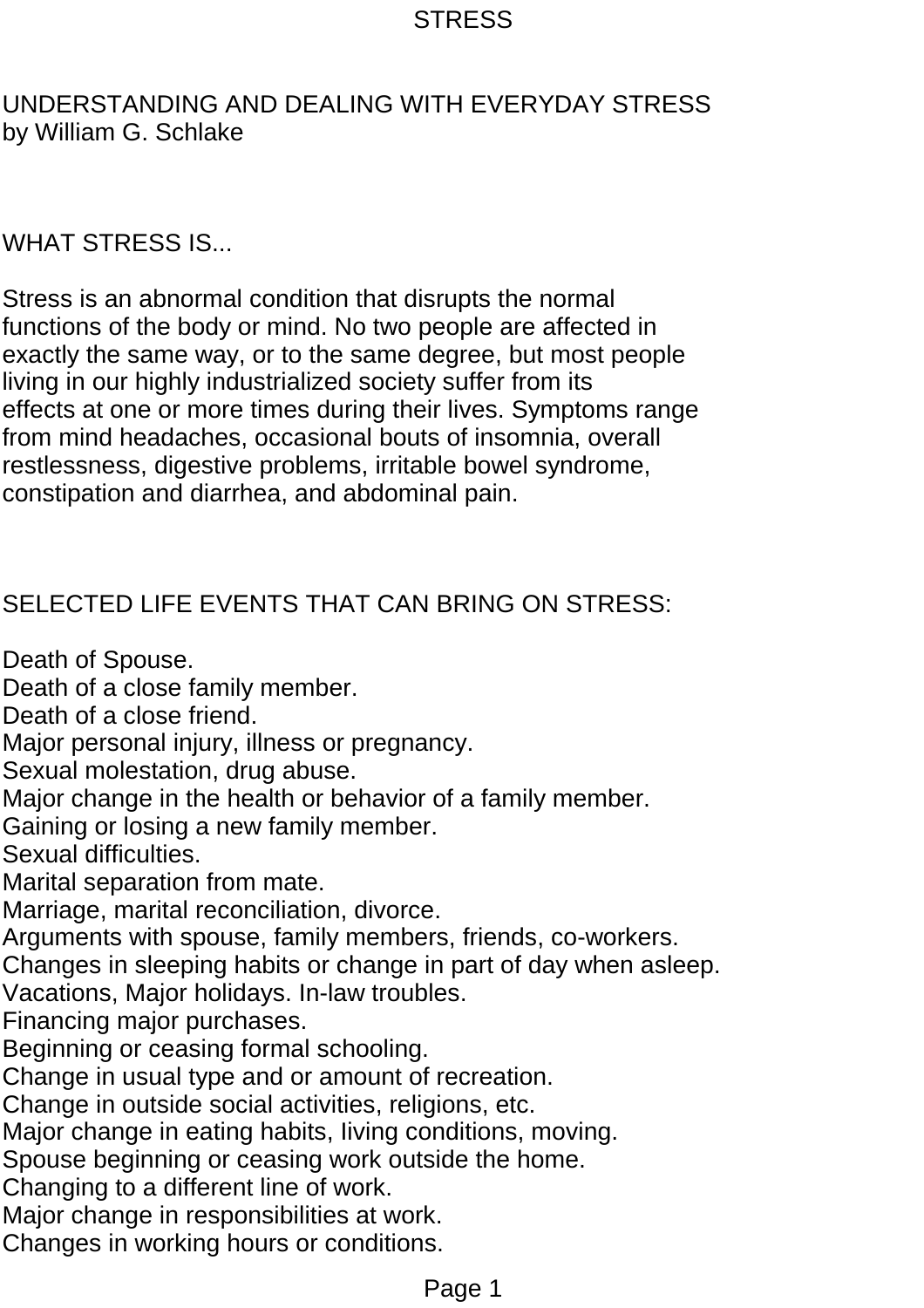Troubles with the boss. Being fired at work. Starting a new job or career. Retirement from work. Business readjustment, changes in financial condition. Minor violations of the law (e.g., traffic tickets, disturbing the peace, etc.) Detention in jail or other institution. Dealing With Work Related Stress

Examples that can cause work related stress are trying to get too much work done in too little time, cutting corners or otherwise taking chances that may put you, or someone else at risk, and trying to get along with superiors and co-workers.

Everybody has days when there simply seems there's too much work to get done. Trying to get everything done by yourself can bring on stress. Some people try and deal with the pressure by delegating certain jobs to others. If you can unburden yourself and not worry about when and how the work gets done, if you can put full faith and trust in co-workers or subordinates it can be an effective escape valve. Trouble is, most people can't let go. If you have the type of personality that demands to know how things are going, chances are you're only increasing the pressure and stress on yourself by constantly worrying if the work is getting done or not.

To lessen stress you must either learn to trust others to get the job done, or prioritize jobs to get rid of "what must be done" first. Many people tend to "put off" the difficult jobs they hate to do until the last possible minute. Of course, this only makes it all the more difficult and stressful when you finally get around to doing what you should have done earlier.

When you feel the "walls closing in on you" if possible, take a break. Many people in trying to relax actually kick their bodies into overdrive by using their break time to either get a nicotine or caffeine fix. Instead of calming you down, both substances being stimulants speed up your body processes. You may think you're relaxing, but your blood pressure and heart are working harder.

Instead of coffee or cigarettes try a brief chat with friends, a short leisurely walk, even just looking out the window for a few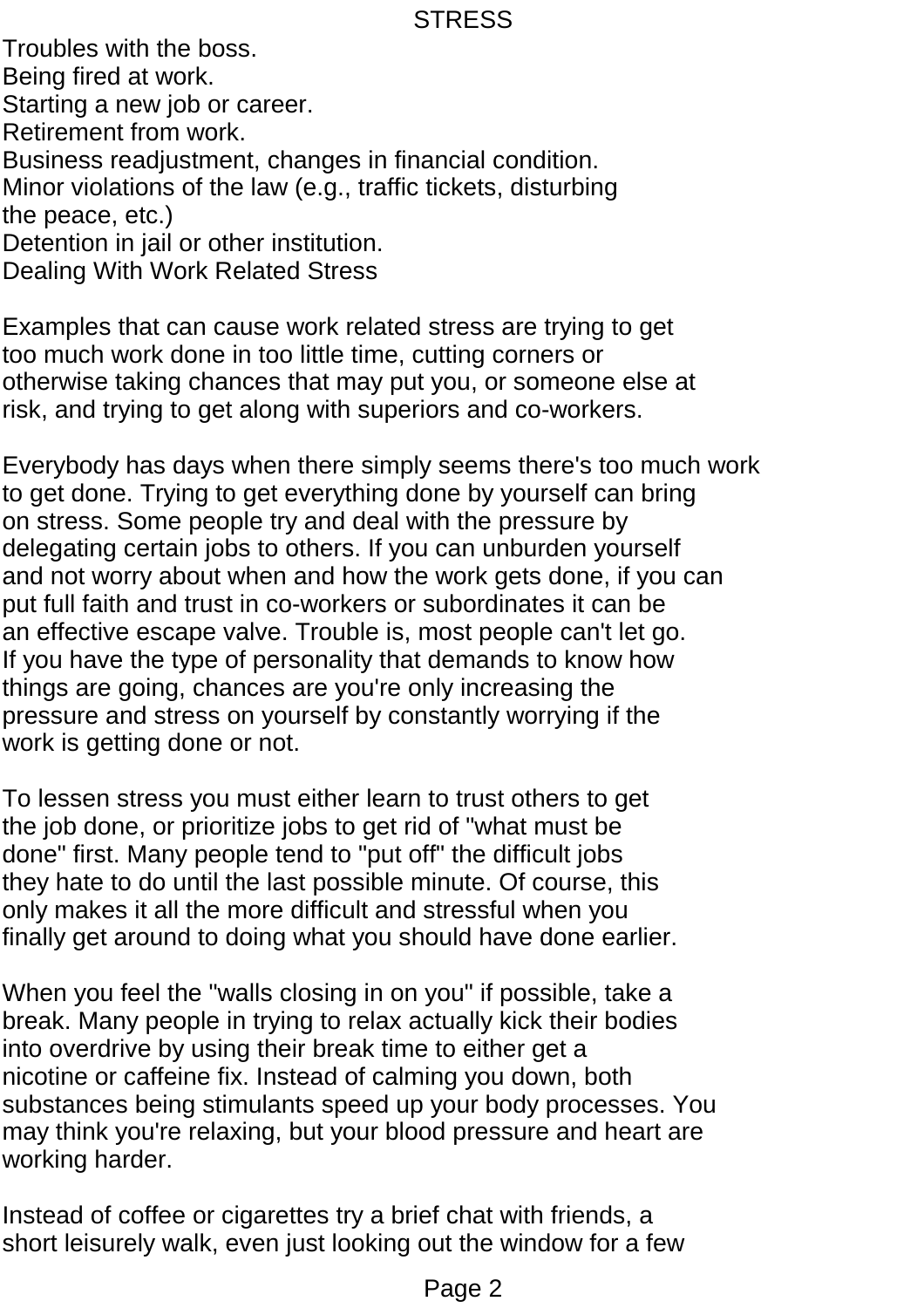minutes. Never take breaks, or eat lunch at your work station. The point of a break is to get away from whatever work you're doing. You can't get your mind off your work if you're chained to your work area.

Getting along with your co-workers and the boss can be more than a sore point. It can be something you learn to put up with, or it can turn into a festering wound that only gets worse with time. If you're having problems, get them out in the open. Most managers today at least have some training in dealing with personal problems. If you can't clear the air or have tried using all the company procedures to resolve a grievance, and you no longer enjoy your job, hate to go to work in the morning, or feel that the pressure is getting to be too much, it may be time to seriously consider a change.

## STRESS AWAY FROM WORK

Anyone who's ever been stuck in a major traffic jam probably has seen the darker side of many people's personalities. It seems everyone is always in a hurry to either get, or go somewhere, and never seem to allow enough time for the everyday problems that are bound to crop up from time to time.

Banging on the steering wheel, laying on the horn, giving someone the "finger," or shooting a string of obscenities is only reacting to something that has already happened. You can't make the guy in front of you go any faster, or prevent someone from cutting you off. Accidents, road repairs, and just plain heavy traffic happens. Learn to deal with it or don't drive. If you must, at least change your route from time to time. Always allow plenty of time, and try and make all trips as pleasant as possible. You may not realize it, but how you act on your way to work, or on your way home will have either a positive or negative impact. Accept the fact that it's something you just have to get through so you may as well try and make the best of it.

Most people are smart enough to know that they should set some time aside to take it easy. If you participate in some sports activity, remember you're doing it to relax! While many people naturally have their competitive nature come to the surface when engaging athletics, don't lose sight of the fact you're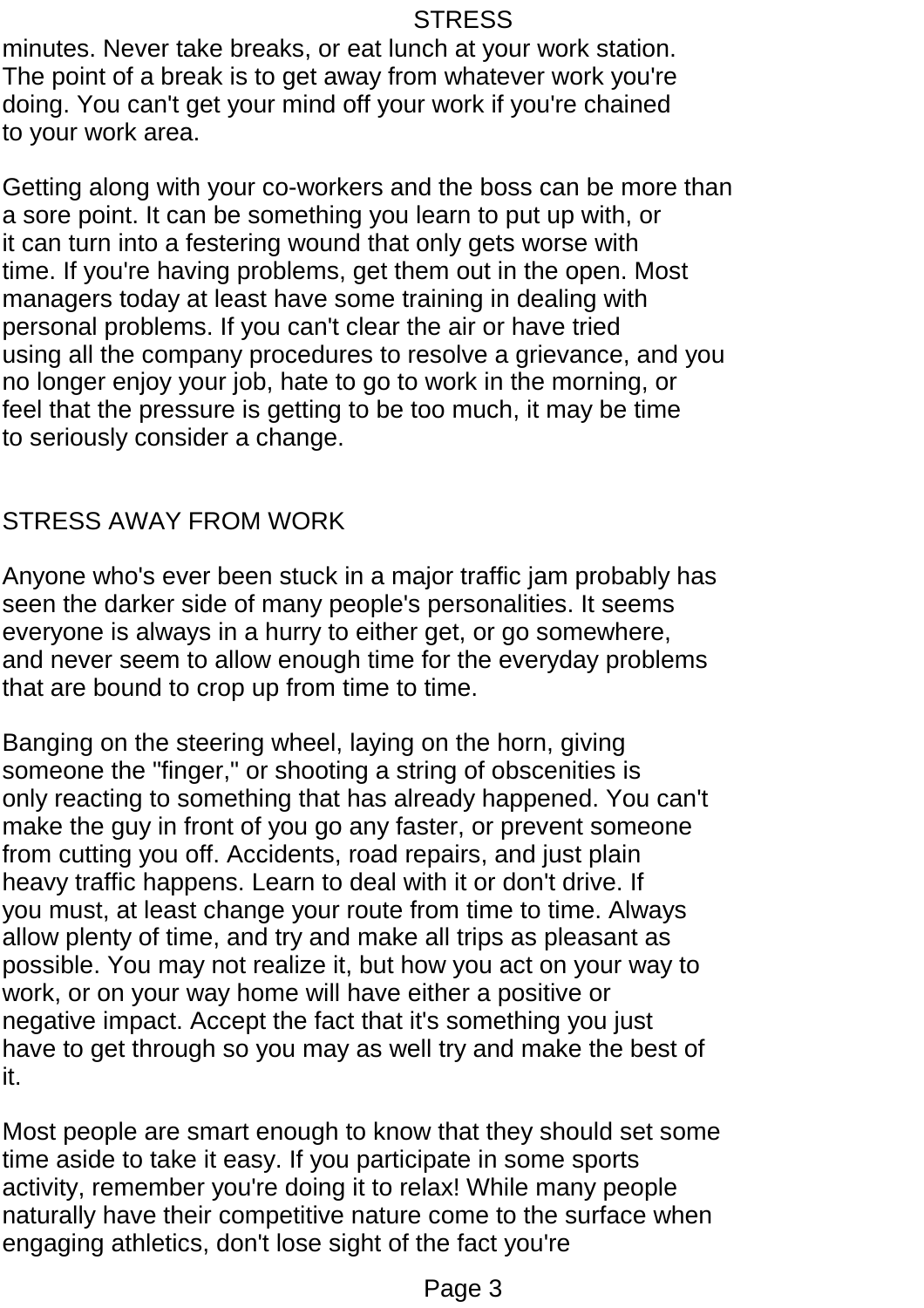participating to have fun. Don't get bent out of shape if you don't always win or otherwise play up to par. The whole point is to enjoy yourself and forget your everyday worries. Treat it as a night out with the "boys," or gals and relax!

Families can be as source of support, an oasis away from the everyday pressures or sometimes it's only a place to grab a few hours sleep and get back in the rat race. Your children, spouse, family members, in-laws can be a source of irritation at times. If someone is constantly doing something that really "bugs you," tell the offending person or persons and see if things can be straightened out before things get out of control.

A man's home (a woman's too) should indeed be a place to rest and relax. Many people find it helpful unwind by sharing the day's events with their loved ones. It should not develop into a daily routine, nor should you give a detailed blow by blow recap of the day's events, but when things go wrong, who better to talk to than your family? Holding things back, keeping it inside yourself, almost always does more harm than good and can affect not only your well-being but everyone else in your family as well. Talking things over is a great way to get rid of built up stress that many people overlook.

You should also be a good listener. Don't unload your problems and have no time for your mate's or children's problems. They may seem trivial to you, but they are real problems that need solving just like yours.

A great way to get rid of stress is, every once in a while, do something totally different and unexpected without any prior planning. Don't fall into a trap when you must do such and such thing a certain way, or at specific time or place. If you always put on a blue suit on Thursday, or go to an Italian restaurant on Tuesday, break the habit every once in a while. Even doing things you like can become stressful if you're stuck in the same old rut week after boring week.

Stress can best be managed by realizing what you can change about your life and knowing what you can't. Learn how to recognize the difference and you'll enjoy life more and be better able to deal the ups and downs that are part of everyone's life.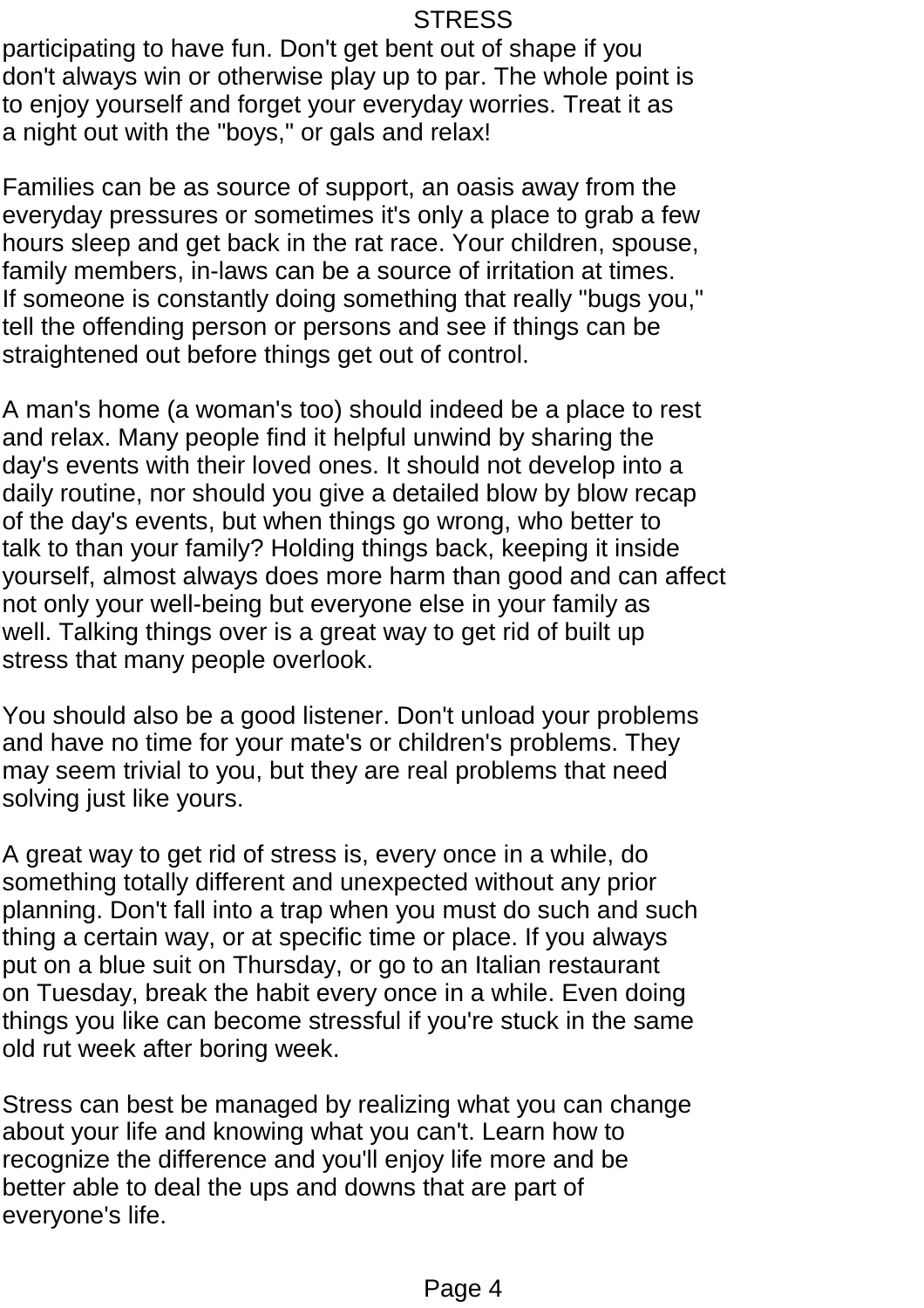# MEASURING YOUR STRESS LEVEL

If you've been wondering what degree of stress you live under, here is a quick way to get a fair estimate. Dr. Thomas and Dr. Richard Rahe composed a table of events and the amount of stress they cause. The most interesting feature of this table is that the people they interviewed actually told them, how they could rate specific events for the stress they cause, so this is human rather than a medical appraisal of the degree of stress those events caused As you get used to certain changes in your life, they become less stressful, so these ratings will not be entirely accurate for you. If, for example, you take a vacation only every five years, you might rate it a 25 instead of a 13. The common starting point used was a standard rate of 50 for marriage for all the people interviewed.

The combined total of both positive and negative stresses in the past few months will give you an idea of your current stress level. Keep in mind that people have varying stress-handling capacities and this table does not take into account such regular stresses as recreational drug use, alcoholism, chronic illness, allergy, battering and random stresses such as car accidents, contest winning to the dreaded tax audit. This is presented as information only and should not be used for diagnostic or treatment purposes.

#### EVENT

| - Death of spouse                   | 100 |    |
|-------------------------------------|-----|----|
| - Divorce                           | 73  |    |
| - Marital separation                | 65  |    |
| - Jail term                         | 63  |    |
| - Death of a close family member    | 63  |    |
| - Personal Injury or illness        | 53  |    |
| - Marriage                          | 50  |    |
| - Fired at work                     |     | 47 |
| - Marital reconciliation            | 45  |    |
| - Retirement                        |     | 45 |
| - Change In health of family member | 44  |    |
| - Pregnancy                         |     | 40 |
| - Sexual difficulties               | 39  |    |
| - Addition of new family member     |     | 39 |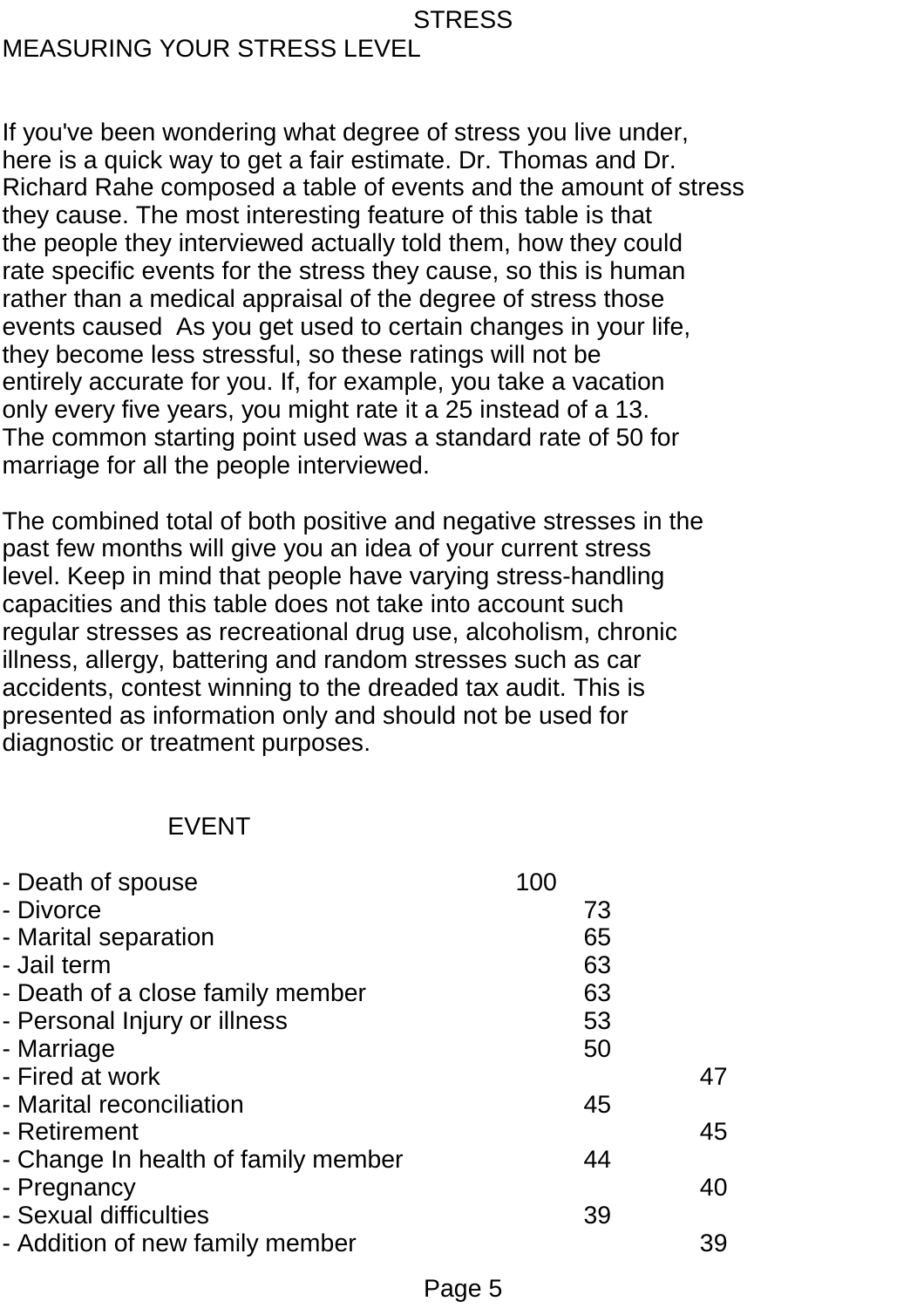| STRESS |
|--------|
|--------|

| - Business of adjustment                    | 39 |    |
|---------------------------------------------|----|----|
| - Change in financial status                | 38 |    |
| - Death of a close friend                   | 37 |    |
| - Change to different line of work          | 36 |    |
| - Change in number of arguments with spouse | 35 |    |
| - Mortgage over \$10,000                    |    | 31 |
| - Foreclosure of mortgage or loan           | 30 |    |
| - Change in job responsibilities<br>29      |    |    |
| - Son or daughter leaving home              | 29 |    |
| - Trouble with in-laws                      |    | 29 |
| - Outstanding personal achievement          | 28 |    |
| - Wife or husband begins or stops work      | 26 |    |
| - Beginning or end of school                | 26 |    |
| - Change in living conditions               | 25 |    |
| - Revision of personal habits               | 24 |    |
| - Trouble with boss                         | 23 |    |
| - Change in work hours or conditions        | 20 |    |
| - Change in residence                       |    | 20 |
| - Change in school                          | 20 |    |
| - Change in recreational activities         | 19 |    |
| - Change in church activities               | 19 |    |
| - Mortgage or loan under \$10,000           | 17 |    |
| - Change in sleeping habits                 | 16 |    |
| - Change in number of family get-togethers  | 15 |    |
| - Change in eating habits                   | 15 |    |
| - Vacation                                  | 13 |    |
| - Christmas                                 |    | 12 |
| - Minor violations of the law               | 11 |    |
|                                             |    |    |

 $\rightarrow$ 

HOW TO OVERCOME KILLER STRESS By Dr. John E. Russell

#### PAYDAY

It was November 30, 1991 - the date is firmly etched in my mind - we had returned from visiting a older friend. I took a shower, then became extremely nauseated - I don't ever remember being that ill - then tried to throw up, but was too sick to. I then headed for the front door to get some fresh air and became dizzy. I lay down on the floor to avoid passing out. Heart attack! came to mind - I may be dying. I asked my wife to call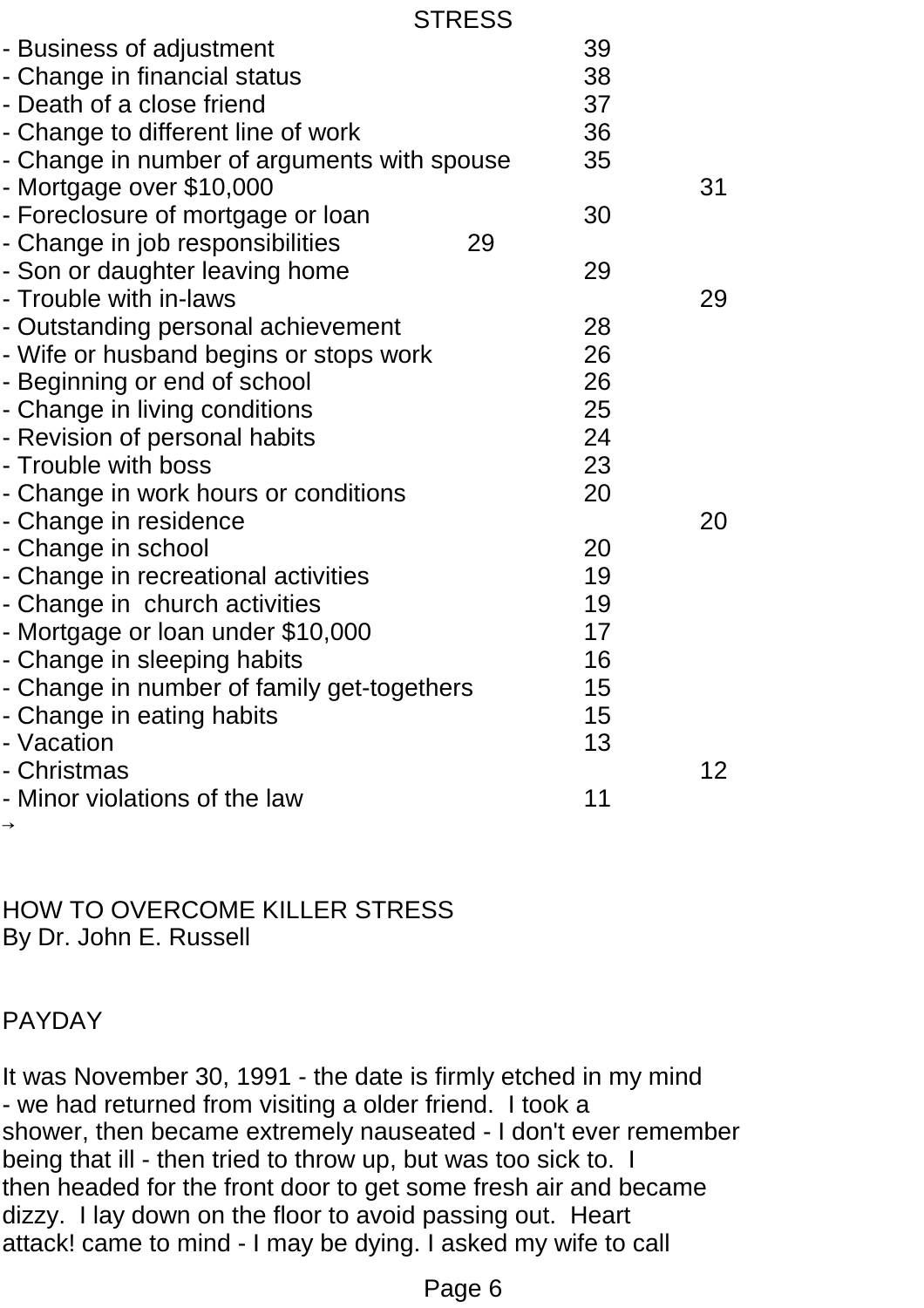the ambulance. I prayed aloud, asking God to forgive my sins. I wanted to call my son in Tulsa, but there was not enough time. The ambulance crew arrived, along with two friends. One prayed aloud for me. The cool night air felt good.

Preliminary tests at ICU indicated a stomach virus, but the attending physician recommended further tests. There had been heart symptoms for about ten years, but I hadn't followed the doctor's advice for medical tests. I had noticed pain up into my neck during exertion, and a general heaviness in the chest area. There were times when my heartbeat would skip and I became winded easily.

My wife had suffered a stroke in 1986 and was later pronounced permanently disabled. To compound the situation, now we were under great financial stress. My mailorder business was not doing well financially, though I enjoyed it and it seemed tailor-made for our circumstances.

A resting EKG indicated that my heart was not getting enough oxygen. A stress ekg indicated some problem. Then, in January 1992, a heart catheterization indicated that I had not had a heart attack. I was placed on one aspirin per day and Cardizem, which is a heart and blood pressure medicine.

Stress was making me seriously ill. My family was very supportive, but stress agents were taking their toll. I had served as an Army Chaplain in Vietnam, and finished a military career in the Army Reserve, retiring a colonel in 1988. I had earned a BA, two masters degrees and a doctorate, taught in two colleges for a total of five and a half years, pastored for eleven years and spent about five years in school administration. At one time, I was teaching a full load at college, working on a doctorate and working on a reserve military career.

Things went to "zero." Children made me nervous. Crowds of people bothered me. I didn't want to go anywhere. Other physical problems began to surface. I looked for a pastorate and jobs, but didn't know if I could perform. Bankruptcy was put off until stress forced the issue - we filed for bankruptcy December 1992.

I had been effectively become a drug addict. No, I did not inject drugs in my veins or smoke or "snort" them. But, by worry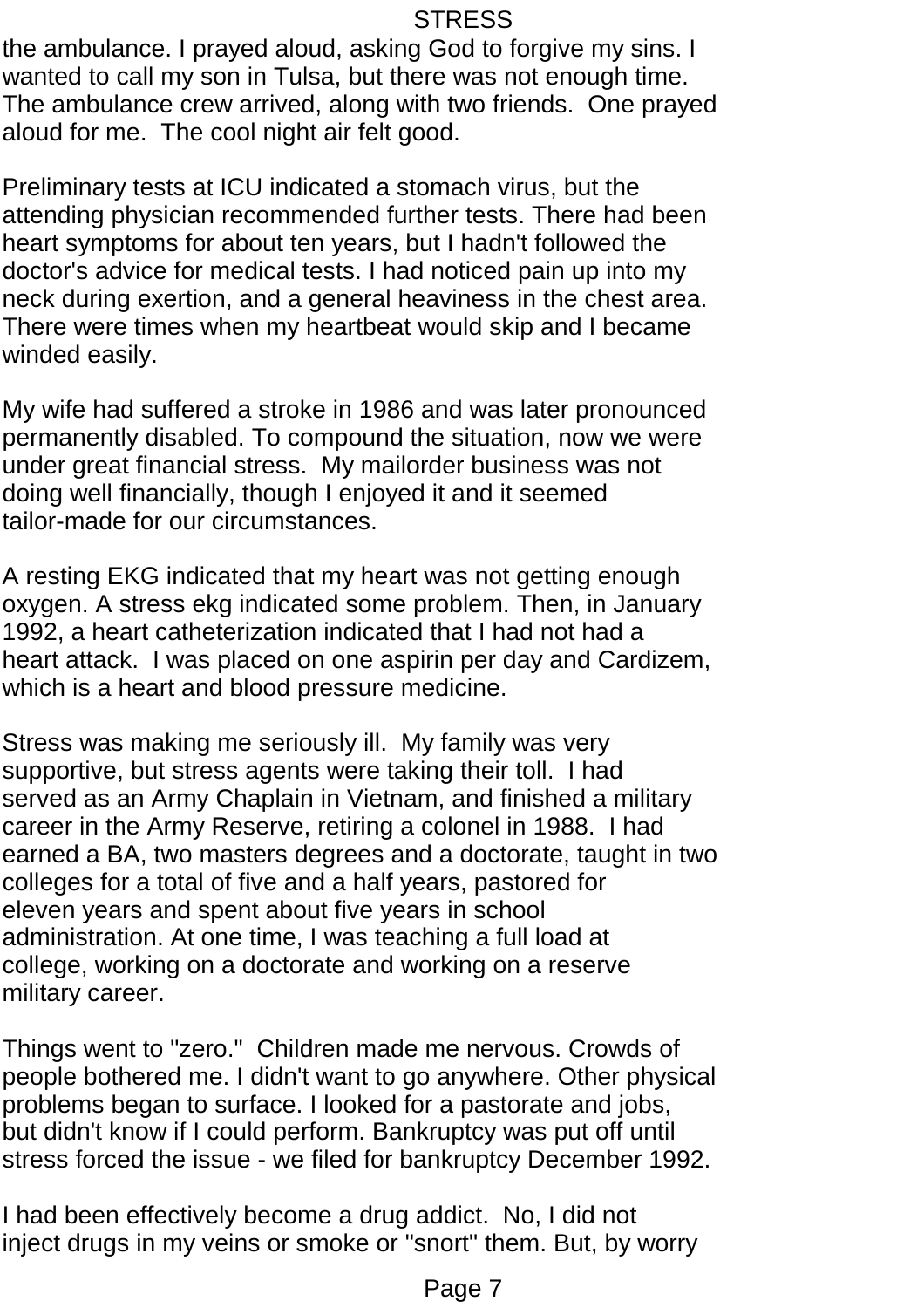and stress, I inadvertently had my brain command the adrenal gland to do so! Many of you are stressed-out, too. Learn from my bad experience, or you may not be so fortunate. Sometimes the first heart attack is the killer!

# SHORT-TERM STRESS (FEAR)

God made a human being so that in case of real or imagined danger, the adrenal medulla (the inside part of the adrenal gland) produces adrenaline, a hormone, which is injected into the blood stream. Adrenaline produces an "acute alarm" reaction in the body. This acute reaction is generally short-term. The heart beats faster and blood pressure is raised. Blood is shunted from the stomach and skin to the muscles to provide physical strength for "fight or flight." High-energy fats are dumped into the bloodstream, blood sugar level rises, breathing quickens, eyes dilate and chemicals appear in the blood to clot blood rapidly in case of injury. This heightened condition may save one's life, but it is hard on the body.

# LONG-TERM STRESS (WORRY)

When one perceives a real or imagined loss of control, the adrenal cortex (the outside part of the adrenal gland) produces cortisol, another hormone, which is injected in the blood stream. Cortisol produces a "vigilance reaction" in the body. This is a chronic reaction - a long term state. Blood pressure rises slowly, body tissues retain sodium and other vital chemicals. High-energy fats and blood-clotting chemicals are released into the blood stream. Sex hormones are repressed. Gastric acid production is increased to maximize digestion. The immune system is repressed, making one more susceptible to disease.

# WORRY-INDUCED ILLNESS

Both conditions can trigger a heart attack. Excess stomach acid can cause ulcers, Atherosclerosis (hardening of the arteries) and continued high blood pressure can result due to continued stress. In short, fear, anxiety, overconcern and worry causes the brain to command the adrenal gland to inject strong